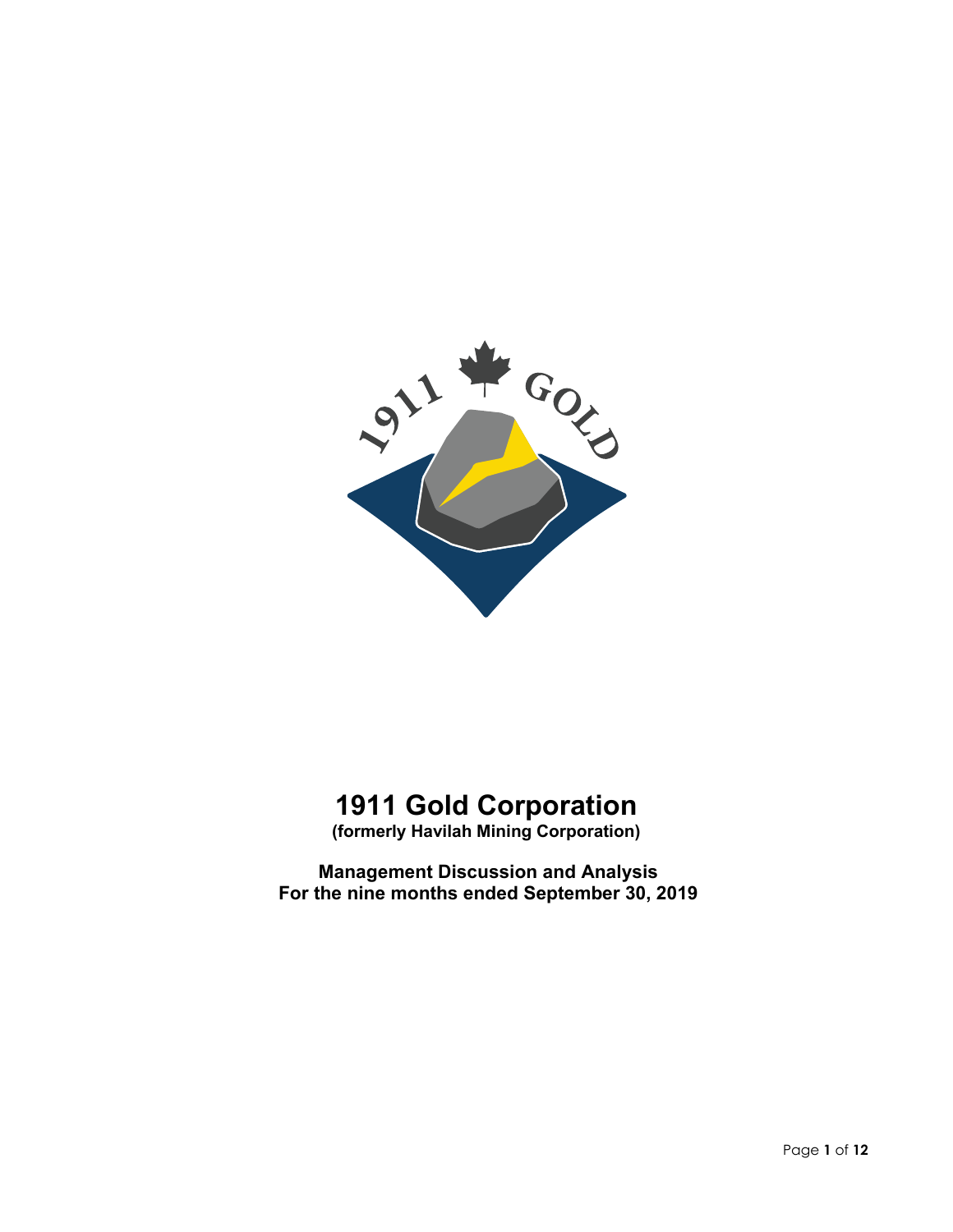This Interim Management Discussion and Analysis ("MD&A") is an overview of all material information about the operations, liquidity and capital resources of 1911 Gold Corporation (the "Company" or "1911 Gold") for the nine months ended September 30, 2019. The MD&A was prepared as of November 25, 2019 and should be read in conjunction with the unaudited Condensed Interim Consolidated Financial Statements for the nine months ended September 30, 2019 and 2018, and the annual audited Consolidated Financial Statements for the years ended December 31, 2018 and 2017, which were prepared in accordance with International Financial Reporting Standards ("IFRS"), as issued by the International Accounting Standards Board ("IASB"), as well as the annual MD&As for the years ended December 31, 2018 and 2017. In this MD&A, references to grams per tonne and ounces per ton will be shown as g/t and oz/t. Additional abbreviations that may be used include metres ("m") and tons per day ("tpd"). In addition, throughout this MD&A the reporting periods for the three and nine months ended September 30, 2019 and 2018 are abbreviated as Q3 2019, Q3 YTD 2019, Q3 2018, and Q3 YTD 2018, respectively.

The Company was incorporated on May 3, 2018 in connection with the arrangement agreement ("Arrangement Agreement") between Klondex Mines Ltd. ("Klondex"), Hecla Mining Company ("Hecla"), and 1156291 B.C. Unlimited Liability Company, a wholly owned subsidiary of Hecla to hold Klondex's former Canadian assets comprised of Klondex Canada Ltd. (subsequently renamed to 1911 Gold Canada Ltd., ("1911 Gold Canada")) and Bison Gold Resources Inc. ("Bison"). Under the terms of the Arrangement Agreement, which closed on July 20, 2018, Hecla acquired all the outstanding common shares of Klondex and holders of common shares of Klondex ("Klondex Shareholders") received consideration consisting of either cash, Hecla common stock, or a combination of cash and Hecla common stock, plus shares of 1911 Gold. On July 4, 2019, the Company amalgamated its 100% owned subsidiary, Bison Gold Resources Inc. into its other 100% owned subsidiary, 1911 Gold Canada Corporation.

The Company's common shares are listed on the TSX Venture Exchange ("TSX-V") under the symbol "AUMB" (formerly "HMC") and in the United States on the OTCBB under the stock symbol "HAVXF". Additional information related to the Company is available for view on SEDAR at www.sedar.com and on the Company's website [www.1911gold.com.](http://www.1911gold.com/)

# **OVERVIEW**

1911 Gold is a junior gold producer and explorer that owns the True North mine and mill complex and is currently reprocessing historic tailings on a seasonal basis. In addition to operating True North in Bissett, Manitoba, 1911 Gold holds approximately 54,000 hectares of highly prospective land within and adjacent to the Rice Lake greenstone belt. 1911 Gold believes its land package offers a prime exploration opportunity, with potential to develop a mining district centered on its True North facility. The Company also owns the Tully project near Timmins, Ontario. 1911 Gold intends to focus on both organic growth opportunities and accretive acquisition opportunities in North America.

#### **HIGHLIGHTS**

- On January 15, 2019, Ron Clayton, a director of the Company, was appointed as President and Chief Executive Officer of 1911 Gold Corp. Ron brings over 40 years of mining experience to the Company and was most recently the President and CEO of Tahoe Resources Inc. until June of 2018, where he led the construction and commissioning of the Escobal mine as the Company's first Chief Operating Officer.
- On March 4, 2019, the Company announced the appointment of Shastri Ramnath to the Board of Directors. Ms. Ramnath is a Professional Geoscientist with over 20 years of global experience within the exploration and mining industry. She co-founded and is currently the President, CEO and Principal Geologist of Orix Geoscience Inc. and the co-founder of Exiro Minerals, a junior exploration company focused on project generation that combines technology with traditional exploration methodologies.
- On March 18, 2019, the Company closed a non-brokered private placement by issuing 8,333,333 flowthrough common shares for gross proceeds of \$4,000,000. The gross proceeds from the sale of the flow through shares will be used to incur eligible Canadian Exploration Expenses on the Company's exploration properties in the Rice Lake greenstone belt located in Manitoba, Canada.
- On April 22, 2019, the Company initiated its field exploration program in the Rice Lake greenstone belt of southeast Manitoba, site of the Company's True North operations, focusing on the Bidou, Tinney, Horseshoe, Gold Horse and Poundmaker project areas.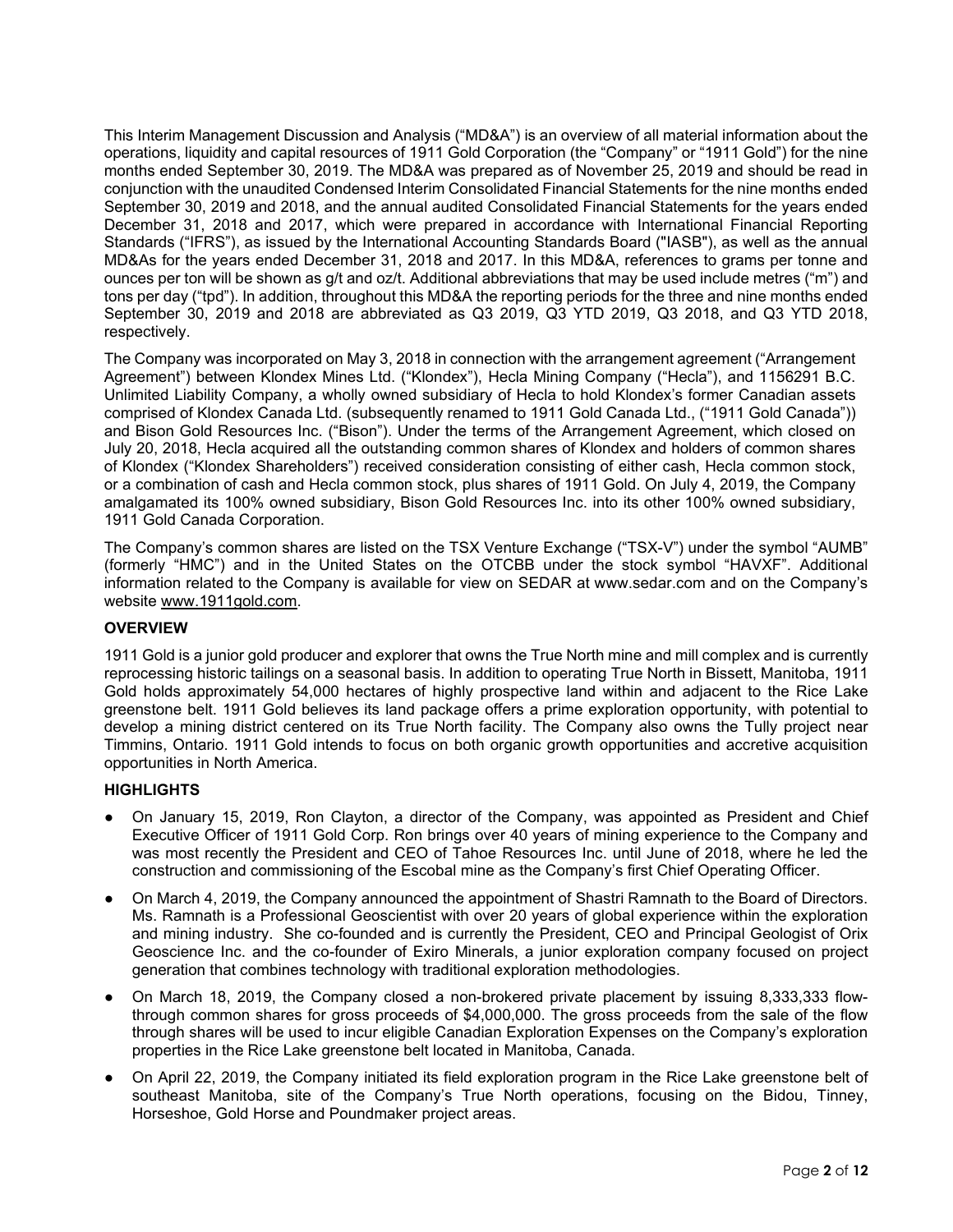- On April 26, 2019, the Company commenced the 2019 tailings re-processing season, averaging approximately 1,212 tons per day with an average grade 0.9 g/t gold. Proceeds from the tailings reprocessing partially fund the ongoing care and maintenance of the underground infrastructure as well as the milling operations. Subsequent to quarter-end, on October 31, 2019, the Company suspended the tailings operations for the winter season. The Company successfully processed 221,969 tons during the operating period, recovering approximately 5,541 ounces of gold.
- On July 10, 2019, the Company completed the acquisition of the remaining 50% interest in the Tully mining claims and mining lease located in Timmins, Ontario from 55 North Mining Inc. ("55 North"). Total consideration for this acquisition included a payment of \$200,000 in cash for the settlement of outstanding litigation between 55 North and a former employee and the waiver of outstanding liabilities owing to the Company by 55 North in the amount of approximately \$970,552. Concurrent with the closing of the acquisition, the Company acquired by way of non-brokered private placement 3,333,333 common shares of 55 North at a price of \$0.06 per share, for total consideration of \$200,000.
- On October 5, 2019, the Company temporarily suspended care and maintenance of the underground infrastructure at the True North mine, after determining this would not have a material impact on reopening the underground in the future, resulting in a significant reduction in ongoing operating costs.
- On October 29, 2019, the Company received final work permits from Manitoba Sustainable Development for the 2019-2020 drill program, planned to consist of between 5000 and 10,000 metres of drilling at the Bidou, Tinney, Horseshoe and Poundmaker projects.
- On November 7, 2019, the first drillhole of the 2019-2020 drill program was collared on the Midway target within the Bidou project area.

## **FINANCIAL AND OPERATING SUMMARY**

Until July 19, 2018, the Company operated as a subsidiary of Klondex. With the completion of the Arrangement Agreement on July 20, 2018 the Company operated as a separate operating entity.

| Nine Months Ended September 30                            | 2019          | 2018            |
|-----------------------------------------------------------|---------------|-----------------|
| <b>Financial Results (in thousands)</b>                   |               |                 |
| Revenue                                                   | \$<br>6,960   | \$<br>12,219    |
| Cost of sales:                                            |               |                 |
| <b>Production costs</b>                                   | 8,666         | 18,871          |
| Depreciation and depletion                                | 2,642         | 3,050           |
| Write-down of production inventories                      |               | 2,539           |
| <b>Total Cost of Sales</b>                                | 11,308        | 24,460          |
| <b>General and Administrative Costs</b>                   | 1,309         | 869             |
| <b>Exploration expense</b>                                | 1,474         |                 |
| Other (income) expenses                                   | 476           | 14,523          |
| Net Loss and Comprehensive loss                           | \$<br>(6,655) | \$<br>(27, 633) |
| <b>Operating Results</b>                                  |               |                 |
| Gold ounces shipped                                       | 3,082         | 6,055           |
| Gold ounces sold                                          | 3,566         | 7,234           |
| <b>Per Ounce Data</b>                                     |               |                 |
| Average realized price                                    | \$<br>1,937   | \$<br>1,642     |
| Cash cost of operations per ounce produced(1)             | 2,093         | 2,895           |
| All in sustaining costs per ounce produced <sup>(1)</sup> | 2,485         | 3,051           |
| <b>Per Share Data</b>                                     |               |                 |
| Basic and diluted loss per share                          | \$<br>(0.19)  | \$<br>(1.16)    |
| Weighted average common shares outstanding                | 35,667,857    | 23,785,327      |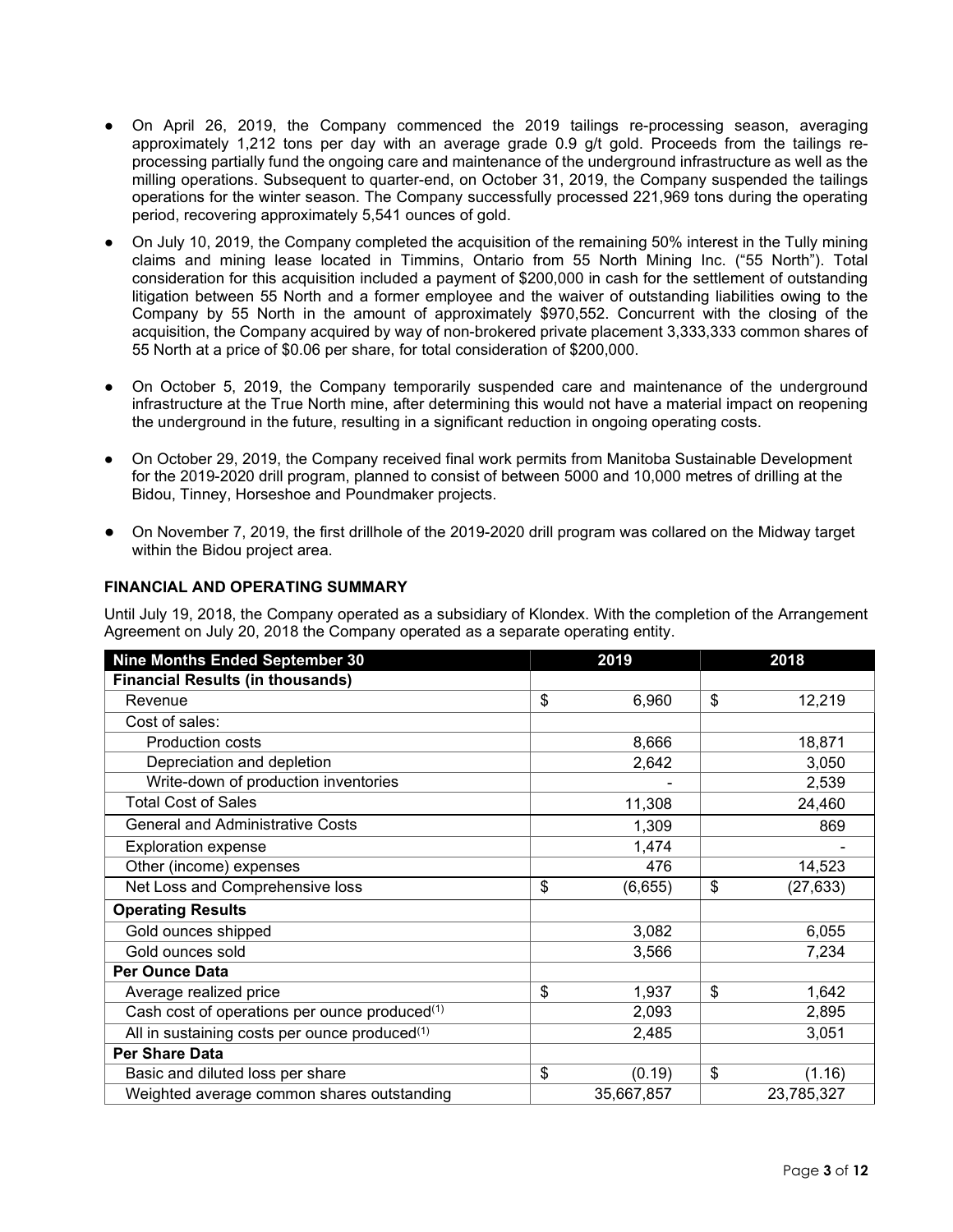| <b>Balance as of</b>                     | <b>September 30, 2019</b> | <b>December 31, 2018</b> |  |  |
|------------------------------------------|---------------------------|--------------------------|--|--|
| <b>Financial Position (in thousands)</b> |                           |                          |  |  |
| Cash and cash equivalents                | 8.111                     | 5.971                    |  |  |
| Total assets                             | 49.662                    | 52.284                   |  |  |
| Total liabilities.                       | 5.108                     | 3.956                    |  |  |
| Shareholder equity                       | 44.554                    | 48.328                   |  |  |

(1) This is a non-IFRS measure; refer to the Non-IFRS Performance Measures section of this MD&A for additional detail. The cash cost excludes the cost of underground mine care and maintenance in 2019 but is included in 2018 due to partial operations. As a result of the shutdown during the first 116 days of 2019, the cash costs include a significant amount of cost unrelated to the cost of production.

## **REPORT ON OPERATIONS**

The Company recommenced tailings operations on April 26, 2019, averaging 1,212 tpd during the 157 operating days of 2019 at an average grade of 0.9 g/t. During the initial restart period the operations focused on processing lower grade material while increasing the concentration of gold on carbon in the circuit and minimizing loss of gold to tailings. The mill also operated at a lower tonnage rate during several weeks in May extending through June in order to manage the water levels during the spring runoff into the tailings facilities and while the Company completed installation of a booster pump to improve output to the new tailings facility. For the months of July and August, with the installation of the booster pump complete, production increased to an average rate of 1,304 tpd. During the second half of September, however, excessive rainfall resulted in a significant increase in water levels and moisture, the latter requiring a reduction in production rate to 1,155 tpd. This rainfall continued after quarterend, impacting production in October where the Company averaged 1,054 tpd and finally suspended operations as a result of water levels and the early onset of colder Winter weather.

During 2019 the Company completed the replacement of the strip circuit and the installation of two new gravity concentrators designed to improve mill recovery rates. The concentrators operated for the months of August and September, providing a 10% improvement in the recovery from the gravity circuit and an overall 3% increase in total recovery.

# **EXPLORATION ACTIVITY**

Exploration activities continued through Q3 2019, with 5 staff geologists, 3 contract geologists and 6 contract summer students working the Company's 100% owned mineral dispositions in the Rice Lake greenstone belt of southeastern Manitoba.

Initial fieldwork was focused on areas for which sufficient historical datasets were available and the previously mapped structure and stratigraphy were deemed favourable for the localization of gold mineralization, based on the Company's updated exploration model. These initial project areas included the Bidou and Tinney projects, located approximately 30 km southeast of Bissett, and the Gold Horse and Horseshoe projects, located northwest of Bissett (approximately 20 km and 4 km, respectively). One additional project – Poundmaker – was added in June, to follow up on historical work.

Activities in each of these project areas focused on the systematic collection of new geological datasets to advance projects to the stage of drill targeting. This work included geological mapping, prospecting, verification sampling of historical occurrences, outcrop stripping, channel sampling, detailed mapping and structural analysis. This work also included surficial geochemistry orientation surveys over known zones of gold mineralization in order to establish and optimize the sampling methods, survey design and analytical procedures.

High-grade gold values were obtained from grab sampling in the Bidou, Tinney and Poundmaker project areas, which consequently were the principal focus of geological fieldwork during the latter stages of the field exploration program. Detailed surficial geochemistry surveys were completed over known or interpreted extensions of mineralized zones on the Bidou and Poundmaker projects, leading to the definition of a number of areas of anomalous gold in surficial sediments. Surficial geochemistry was also completed in 2 grids in the Gold Horse project area – over the historical Eleanor showing and in an area of complex structure indicated by aeromagnetic survey data.

Based on the initial results of the field program, work permit applications for surface diamond drilling were submitted in early July for eight targets in the Bidou, Tinney and Poundmaker areas, and permit applications were also submitted for a conceptual structural target in the Horseshoe area. Towards the latter part of Q3 2019, individual targets were evaluated based on all available information, and detailed drill planning for several targets in the Bidou and Tinney areas was initiated.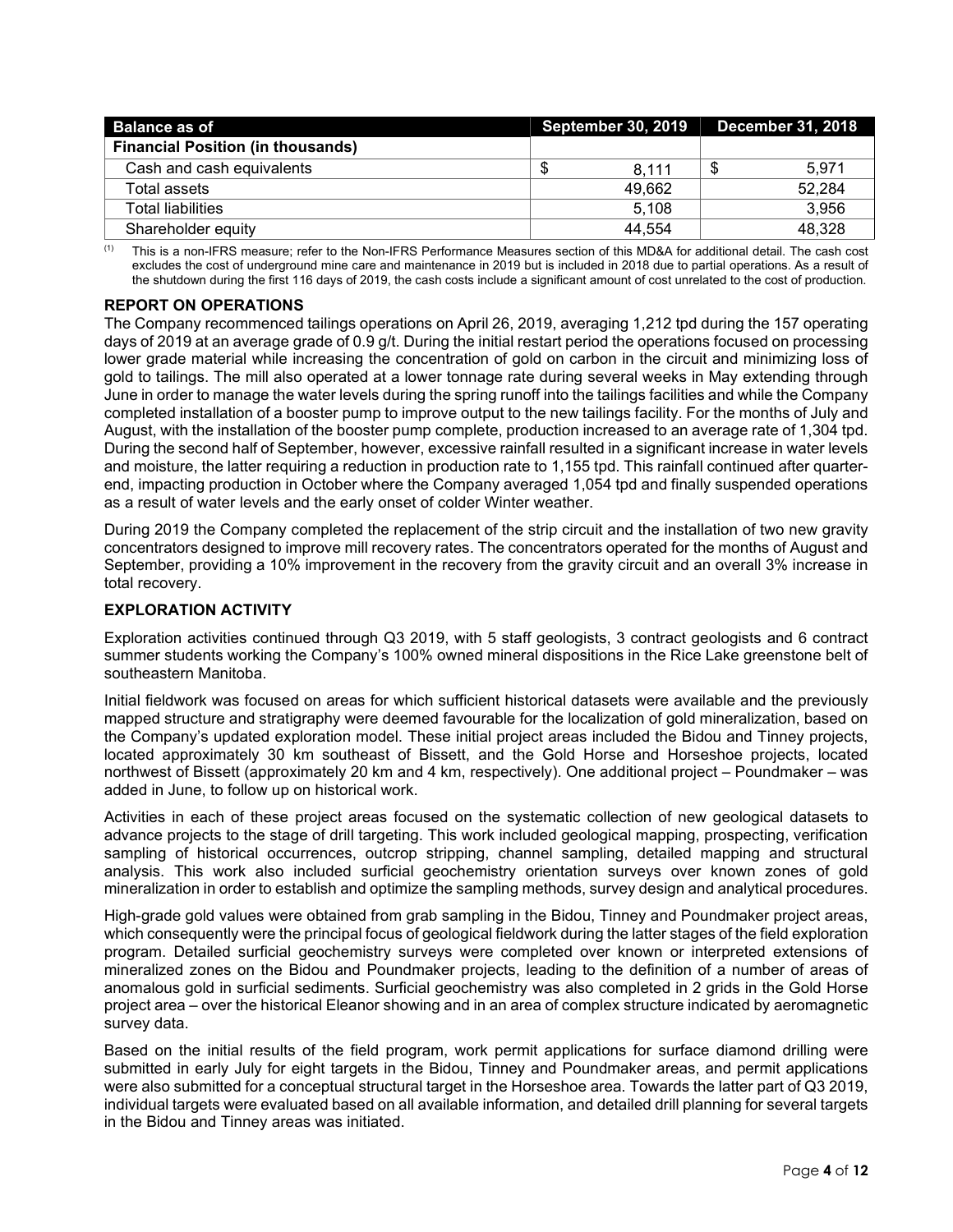At the same time, planning was initiated for work programs on two other projects within the Company's Manitoba portfolio: Cryderman, located approximately 20 km east of Bissett, and the Apex, located 15 km southeast of Snow Lake, Manitoba, within the Flin Flon – Snow Lake greenstone belt. Both projects include significant historical gold occurrences and this work was initiated for the purposes of adding value to these projects while also fulfilling assessment requirements to maintain the ground in good standing. Work on both was completed in early Q4 2019.

#### **REVIEW OF FINANCIAL RESULTS**

During the nine months ended September 30, 2019, the Company generated a loss of \$6.6 million compared to a loss of \$27.6 million for 2018. In 2019, underground operations were on care and maintenance for the entire period whereas in 2018 there continued to be limited underground production (19,301 tons mined) until early March as the Company completed mining of developed areas after the January 9, 2018 shutdown. As well, the tailings operations commenced on April 26 in 2019 compared with April 20 in the prior year.

## **Revenue**

During the nine months ended September 30, 2019, the Company sold 3,096 gold ounces from production and an additional 470 ounces (recovered from the Q1 2019 mill clean-out) at an average price of \$1,952 compared with sales of 7,234 gold ounces in the same period in 2018 at an average realized price of \$1,637 (this excludes the effect of any derivative instruments used during the 2018 period). During Q1 2018 True North processed all the remaining stockpiles from mining as well as the ore mined prior to the shutdown.

#### **Cost of sales**

Cost of sales, comprised of the full cost of site operations, including care and maintenance costs for the True North underground mine as well as depreciation and depletion, amounted to \$11.3 million for Q3 YTD 2019 compared with \$24.5 million during Q3 YTD 2018. The decrease was primarily due to the suspension of mining operations at the True North mine in January 2018 resulting in a significant decrease in mining related costs since that period. During Q3 YTD 2018, the Company also incurred \$1.4 million in severance costs in lieu of notice as the Company laid off all but essential personnel required for continued milling operations, underground care and maintenance, and tailings re-processing operations. Care and maintenance cost during Q3 YTD 2019 were \$1.2 million whereas in Q3 YTD 2018 total mining costs, including care and maintenance after the shutdown of the underground mine, were \$5.5 million, excluding severance costs.

The decrease in depreciation and depletion for Q3 YTD 2019 is primarily from reduced depletion costs, which arise from underground mining and tailings operations, as the Company only operated the tailings operations in 2019 (commencing April 26, 2019), whereas limited underground mining did occur in Q1 2018 and tailings operations commenced approximately six days earlier. Also, as a result of impairment charges taken on mineral properties in 2018 with the suspension of underground mining as well as related equipment disposals, the Company had a lower average capital asset balance in 2019 compared with 2018.

#### **General and administrative costs**

General and administrative costs were \$1.3 million for Q3 YTD 2019 compared to \$0.9 million for Q3 YTD 2018. The general and administrative costs in 2018 reflect costs allocated from the Klondex corporate office during that period, whereas in 2019 they reflect costs for the standalone company. The Company has continued to focus on minimizing ongoing administrative costs subsequent to the spin-out.

#### **Other expense**

#### *Finance charges*

Finance charges in prior years primarily relate to interest incurred on the advances from Klondex to 1911 Gold during the period where 1911 Gold was a subsidiary of Klondex. The advances from Klondex were settled in July of 2018 pursuant to the terms of the Arrangement Agreement. Total interest on these advances during Q3 YTD 2018 was \$4.4 million whereas the Company has not incurred any comparable finance charges for the nine months ended September 30, 2019.

#### *Foreign exchange gain or loss*

Prior to the completion of the Arrangement Agreement, 1911 Gold had a significant US dollar liability arising from advances from Klondex. These were subject to mark-to-market adjustments at each reporting period, resulting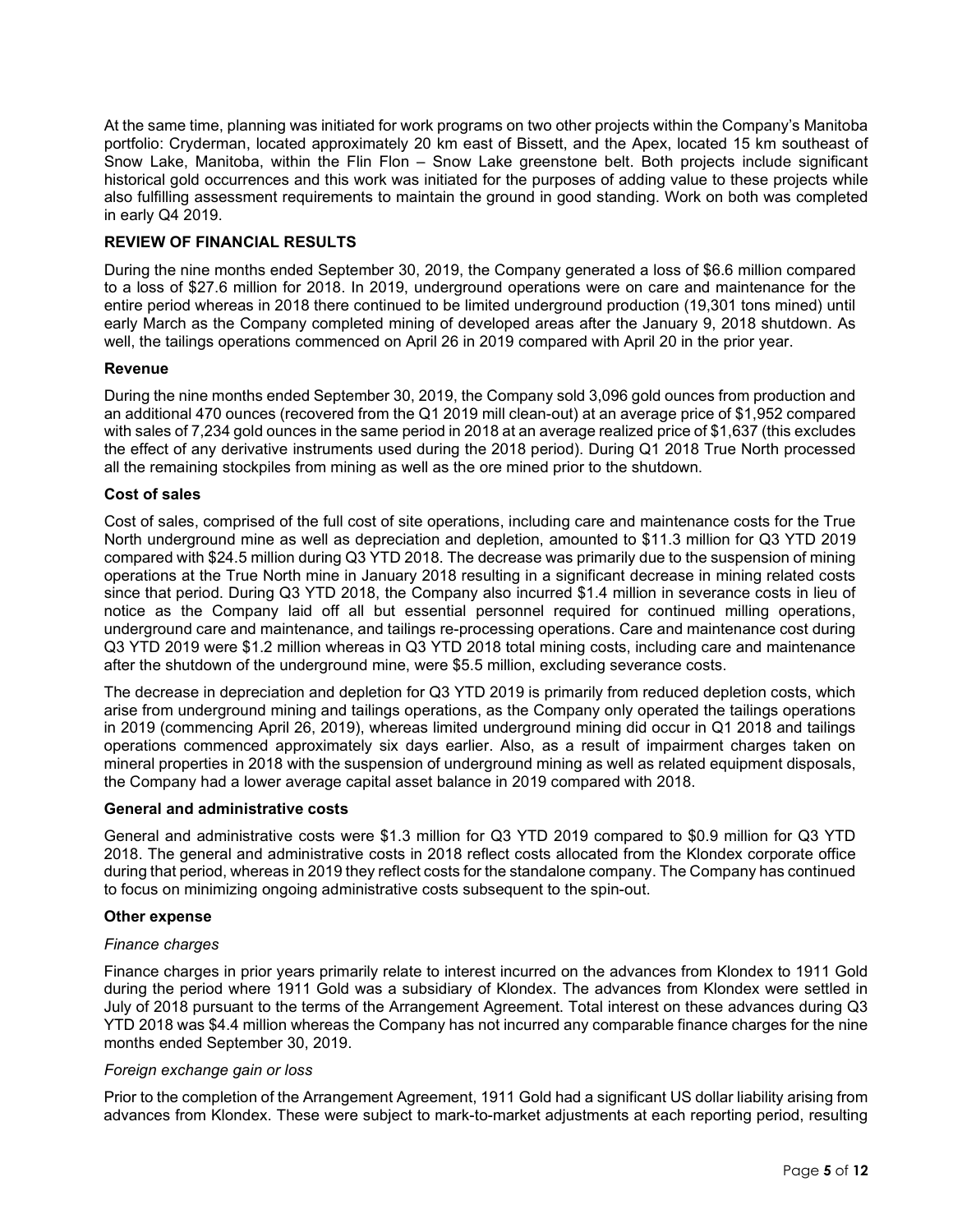in a \$1.1 million loss for the nine months ended September 30, 2018, as the Canadian currency weakened from \$1.25 to \$1.29 Canadian for every US dollar during Q3 YTD 2018.

## **TRUE NORTH OPERATIONS**

True North is a past-producing underground gold mining operation consisting of three underground mines and a modern, fully permitted mill currently re-processing tailings. The following is a summary of operational information for Q3 YTD 2019 and 2018. Note that silver is relatively immaterial to current operations so only gold ounces are reflected.

| Nine months ended September 30                | 2019        |      | 2018        |
|-----------------------------------------------|-------------|------|-------------|
| Ore tons mined                                |             |      | 19,301      |
| Gold ounces mined                             |             |      | 2,374       |
| Ore tons milled                               |             |      | 19,390      |
| Tailings processed (tons)                     | 190,362     |      | 169,611     |
| Average gold mill head grade (g/t)            | 0.9         |      | 1.1         |
| Average gold recovery rate                    | 78.9        | $\%$ | %<br>83.3   |
| Gold ounces shipped                           | 3,082       |      | 8,376       |
| Gold ounces sold                              | 3,566       |      | 7,234       |
| Average realized gold price                   | \$<br>1,937 |      | \$<br>1,642 |
| Total cash cost per gold ounce sold(1)        | 2,093       |      | 2,895       |
| All-in sustaining cost per gold ounce sold(1) | 2,485       |      | 3,051       |

(1) This is a non-IFRS measure; refer to the Non-IFRS Performance Measures section of this MD&A for additional detail. The cash cost excludes the cost of underground mine care and maintenance in 2019 but is included in 2018 due to partial operations. As a result of the shutdown during the first 116 days of the year, the cash costs include a significant amount of cost unrelated to the cost of production.

During Q3 YTD 2019, the Company operated for 157 days, commencing tailings operations on April 26, 2019. The operations processed 190,362 tons from tailings and shipped 3,082 gold ounces. During the initial startup period the Company processed lower-grade material while the concentration of gold adsorbed to carbon increased to normal operating levels in the carbon-in-leach circuit, minimizing any potential loss of gold to tailings. As well, for several weeks during May and June the Company operated at lower than planned tonnage rates in order to minimize tailings discharge to maintain lower water levels which had increased with spring run-off. With the installation of the tailings booster pump at the end of the quarter the Company increased output levels and tonnage rates, returning to normal operating levels in July and August, averaging 1,304 tpd, along with an improvement in grade. During the month of September the operations experienced significantly higher than normal levels of rainfall, increasing the moisture content of the tailings and requiring a reduction in feed rate to prevent material buildup in the circuit. This reduced the average tonnage rate to 1,155 tpd in September, although a higher average grade (1 g/t) was maintained throughout the month.

During the same period in 2018 the True North underground mine operations were transitioned to care and maintenance as a result of ongoing losses incurred in previous periods, with tailings operations commencing on April 20, 2018. During the transition period True North mined 19,301 ore tons from areas that were already developed, producing 2,091 gold ounces. An additional 169,611 tons were processed from tailings during the nine months ended September 30, 2018, producing an additional 3,943 ounces.

The decrease in the average gold recovery rate of 83.3% in 2018 to 78.9% in Q3 YTD 2019 (up from 76.4% in the prior quarter) reflects the processing of exclusively low-grade tailings in the latter period (i.e., no high-grade ore), such that a relatively higher proportion of gold is returned to tails, likely in the form of minute gold particles affixed to silicate minerals, which do not report to either the gravity or leach circuits. This 'fixed' amount of gold averaged approximately 0.008 oz/t for the first 7 months of 2019, improving over August and September with the installation of the two new gravity concentrators to 0.006 oz/t (resulting in a 3% increase in recovery by September). The Company will continue to analyze the processing method for additional improvements to recovery rates. For Q3 YTD 2019, the Company had capital additions of \$0.4 million related primarily to the new concentrators, as well as the booster pump for the tailings discharge line and various mill upgrades.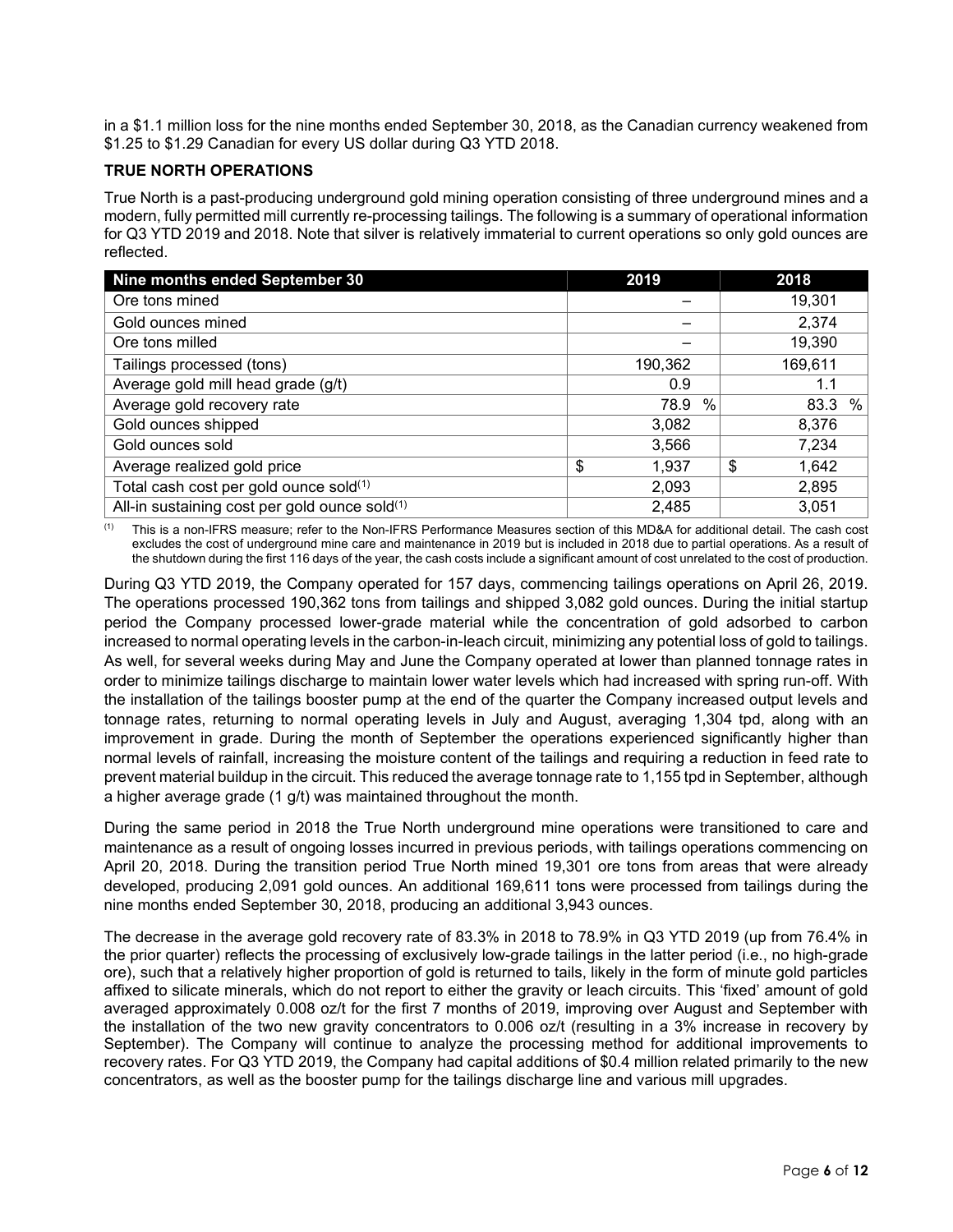# **QUARTERLY RESULTS**

The following selected financial information is a summary of the eight most recently completed quarters up to September 30, 2019.

| <b>Quarter Ended</b><br>(\$ amounts in '000's) |     | <b>Sept 30,</b><br>2019 | <b>Jun 30,</b><br>2019 | Mar 31.<br>2019 | Dec 31.<br>2018 | <b>Sept 30,</b><br>2018 | <b>June 30.</b><br>2018 | <b>Mar 31.</b><br>2018 | Dec 31.<br>2017 |
|------------------------------------------------|-----|-------------------------|------------------------|-----------------|-----------------|-------------------------|-------------------------|------------------------|-----------------|
| Gold sold (ounces)                             |     | 3.133                   | 370                    | 63              | 3.580           | 240                     | 1.843                   | 5.151                  | 8,983           |
| Revenues                                       | \$. | 6,181                   | 669                    | 110             | 5.774           | 394                     | 3.137                   | 8.688                  | 14.621          |
| Comprehensive                                  |     |                         |                        |                 |                 |                         |                         |                        |                 |
| Income (Loss)                                  |     | .230                    | $(3,858)$ \$           | $(4,027)$ \$    | $(5, 475)$ \$   | (13.656) \$             | $(4, 137)$ \$           | (9.840)                | (33, 134)       |

The True North operations were acquired by Klondex on January 22, 2016 and production recommenced during the third quarter of 2016. The underground operations continued until January 9, 2018, at which point True North was placed on care and maintenance as a result of the continued shortfall in meeting operating and production targets required to return to profitability. Since the acquisition, the operations continually recorded net losses, negative cash flows from operations, and relied on Klondex, the parent company until July 20, 2018, to fund business operations. During the fourth quarter of 2017, the Company, based on the impairment indicators present, recorded a \$28.2 million impairment charge on the assets.

With the closing of the Arrangement Agreement, the Company operated on a standalone basis for the quarters ended September 30, 2018 and December 31, 2018. The Company continued to re-process tailings from the tailings impoundment facility, milling a total of 151,630 tons with an average grade of 0.9 g/t at a 73% recovery rate, producing 3,166 ounces of gold for the period. The Company recorded a \$9.7 million write down on underground mine development costs during this period, based on the assessment that previous mine plans were no longer economic. On December 13, 2018 the Company suspended the operations due to the onset of winter, completing the Company's planned 2018 operating season.

The seasonal shutdown extended through the first quarter of 2019 as the Company carried out required maintenance and a full clean-out of the mill facilities. The Company received total proceeds of \$917k from the 470 ounces recovered from the mill cleanup in Q3 2019. Tailings operations recommenced in the Q2 2019, on April 26, producing 190,362 tons containing 5,968 ounces of gold.

#### *(\$ amounts in '000's)* **September 30 2019 December 31 2018**  $\begin{array}{ccc} \text{Cash} & \text{9} & \text{10} \end{array} \hspace{2cm} \begin{array}{ccc} \text{Cash} & \text{11} & \text{12} & \text{13} \end{array} \hspace{2cm} \begin{array}{ccc} \text{9} & \text{10} & \text{11} & \text{13} & \text{15} \end{array} \hspace{2cm} \begin{array}{ccc} \text{10} & \text{11} & \text{12} & \text{13} & \text{15} \end{array}$ Total current assets **11,946** 11,946 12,672 Total assets  $\begin{array}{|c|c|c|c|c|c|}\hline \text{quad} & \text{quad} & \text{49,662} & \text{52,284} \ \hline \end{array}$ Total current liabilities 2,498 1,494 Total liabilities 5,108 3,956 Total equity 44,554 48,328

#### **LIQUIDITY AND CAPITAL RESOURCES**

Historically, the operations relied on Klondex for funding ongoing cashflow shortfalls. Prior to the completion of the Arrangement Agreement, the Company did not have access to third party financial resources and continued to incur negative operating cashflows and significant capital expenditures. The Company's current strategy is focused on maximizing cashflow from the tailings operations to support the ongoing facility operating costs and exploration activity in the region. The cash cost per ounce for the first nine months of 2019 includes 116 days where the tailings operations were shutdown due to inclement weather conditions. Gold production in the first 6 weeks was delayed due to initial loading of new carbon in circuit required to maintain optimal operations. Significantly higher than normal rainfall resulted in high moisture in the tailings causing material handling difficulties requiring a reduction in processing tonnage and higher than normal water management requirements. As a result of these factors, as well as ongoing care and maintenance costs for the underground mine, the Company was cashflow negative for the first nine months of 2019. However, the third quarter was cashflow positive, generating \$1.6 million from operations and notwithstanding, the suspension of tailings operations as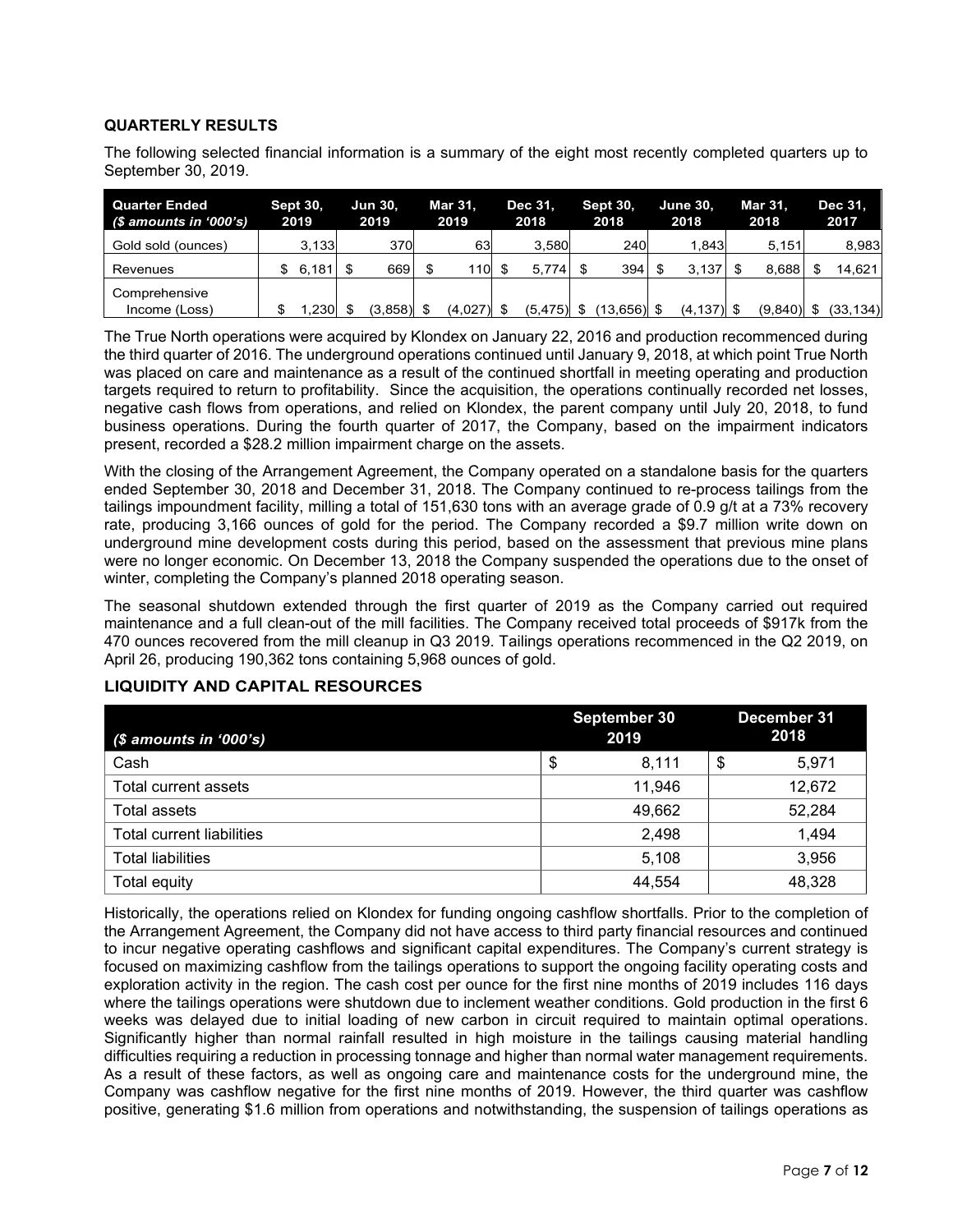of October 31, 2019, the fourth quarter is also expected to be generate positive cashflow based on production results to date. The Company has also temporarily suspended ongoing care and maintenance of the underground infrastructure at the True North Mine, an average monthly cost of \$135,000 for 2019, on October 5, 2019, after determining that this would not have a material impact on a decision to reopen the underground in the future.

Material increases or decreases in the Company's liquidity and capital resources will be substantially determined by the success or failure of the Company's operations, exploration, and development programs, as well as the ability to obtain equity or other sources of financing, and the price of gold. To date, exploration on the Company's mineral dispositions in the Rice Lake district has been funded primarily from funds raised in financing activities to date. This exploration activity is expected to identify additional sources of ore feed for the True North milling facility.

As at September 30, 2019, the Company had cash and cash equivalents of \$8.1 million (December 31, 2018 – \$6.0 million, not including short-term investments of \$3.0 million), and working capital of \$9.4 million (December 31, 2018 – \$11.2 million). During the nine months ended September 30, 2019, the Company lost \$2.1 million from operating, care and maintenance and investing activities, net of working capital changes.

On January 10, 2019 the Company closed a non-brokered private placement for total proceeds of \$109,725, funded by management, and on March 21, 2019, the Company issued another 66,667 units to a director of the Company for additional proceeds of \$20,000. On March 5, 2019, the Company closed a non-brokered private placement by issuing 8,333,333 flow-through common shares for gross proceeds of \$4.0 million.

Management considers the Company's liquidity position at September 30, 2019, comprised of cash and cash equivalents, together with cash flows from operations, enough to support the Company's normal operating requirements, exploration plans, and capital commitments on an ongoing basis.

| Authorized: an<br>unlimited number of<br>common shares without<br>par value | <b>Common shares</b><br>issued and<br>outstanding | <b>Stock Options</b> | <b>Restricted</b><br><b>Share Units</b> | Warrants  |
|-----------------------------------------------------------------------------|---------------------------------------------------|----------------------|-----------------------------------------|-----------|
| Outstanding as at<br>November 25, 2019                                      | 37.975.729                                        | 2,980,000            | 426.665                                 | 2,665,833 |

#### *Outstanding Share Data*

#### **FINANCIAL INSTRUMENTS**

The Company's activities potentially expose it to a variety of financial risks, including liquidity risk, interest rate risk, foreign exchange currency risk, and commodity price risk.

#### *Liquidity Risk*

Liquidity risk is the risk that the Company will not be able to meet its financial obligations when they become due. As at September 30, 2019 the Company had working capital of \$9.4 million. Management believes that the Company has sufficient financial resources to meet its obligations as they come due.

#### *Interest Rate Risk*

Interest rate risk is the risk that the fair value of future cash flows of a financial instrument will fluctuate due to changes in market interest rates. The Company has cash balances, interest-bearing bank accounts and no interest-bearing debt. The Company also invests excess cash in short term GIC's. Due to the short-term nature of these financial instruments, fluctuations in market rates do not have a significant impact on their estimated fair value as at September 30, 2019.

#### *Foreign Exchange Risk*

The Company's functional currency is the Canadian dollar. Foreign currency risk is the risk that future cash flows will fluctuate because of changes in foreign exchange rates. The Company's historical foreign currency gains and losses relate to amounts on US dollar advances from Klondex as well as US dollar transactions with vendors. Subsequent to the Arrangement Agreement the Company has had minimal US dollar transactions.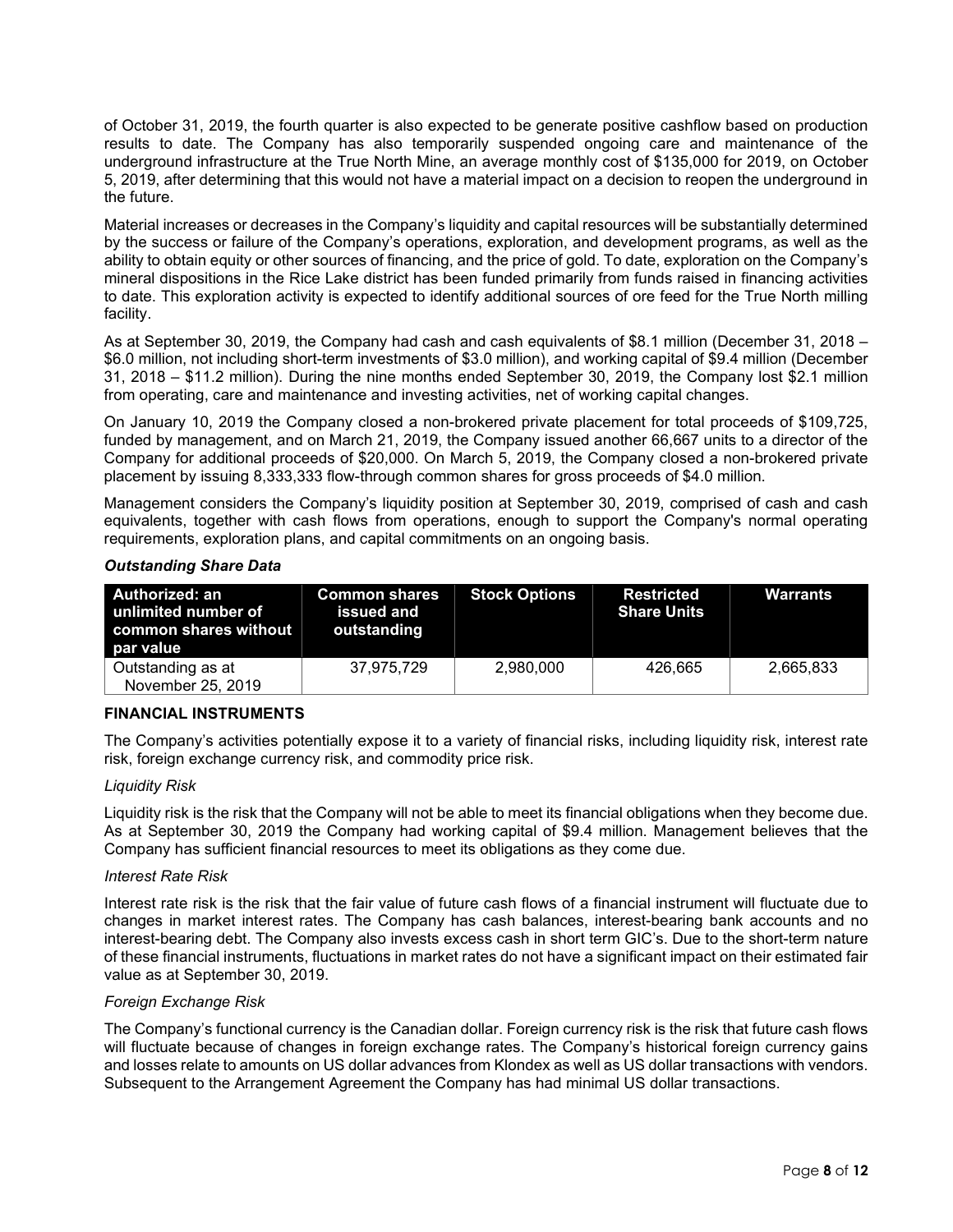# *Commodity Price Risk*

The Company is exposed to the risk of fluctuations in prevailing market commodity prices on the gold it produces. Prior to completion of the Arrangement Agreement, the Company's parent, Klondex, would mitigate price risk by entering into derivative financial instruments, such as fixed forward sales and collars. As of September 30, 2019, the Company itself had not entered into any agreements to mitigate its exposure to market price risk.

#### *Contractual Obligations*

The following table provides our gross contractual obligations as of September 30, 2019 (in thousands):

|                               | <b>Less than</b><br>1 vear | 1-3 years | 3-5 vears                | More than<br>5 vears | Total |
|-------------------------------|----------------------------|-----------|--------------------------|----------------------|-------|
| <b>Reclamation obligation</b> |                            |           | $\overline{\phantom{m}}$ | 9.824                | 9.824 |

The amounts shown above represent undiscounted amounts not reflective of inflation, see Note 12 *Reclamation obligation* for additional details.

## **OFF-BALANCE SHEET ARRANGEMENTS**

The Company has no off-balance sheet arrangements and no short or long-term debt obligations.

## **RELATED PARTY TRANSACTIONS**

The key management personnel include those persons having authority and responsibility for planning, directing, and controlling the activities of the Company as a whole. The Company has determined that key management personnel consist of executive and non-executive members of the Company's Board of Directors and corporate officers.

During the three and nine months ended September 30, 2019 and 2018, the Company incurred the following charges by directors and officers of the Company and by companies controlled by directors and officers of the Company. Until July 2018, the Company operated as a subsidiary of Klondex, at which time no compensation was paid to Directors or Officers. All fees have been reported as general and administrative expenses:

|                             | Three months ended September 30 |     |    |     | Nine months ended September 30 |      |    |      |  |  |
|-----------------------------|---------------------------------|-----|----|-----|--------------------------------|------|----|------|--|--|
| $$$ amounts in '000's)      | 2018<br>2019                    |     |    |     |                                | 2019 |    | 2018 |  |  |
| <b>Salaries and wages</b>   | \$                              | 156 | \$ | 5   | \$                             | 460  | \$ | 5    |  |  |
| <b>Professional fees</b>    |                                 | 2   |    |     |                                | 13   |    |      |  |  |
| Directors' fees             |                                 | 45  |    | 59  |                                | 131  |    | 59   |  |  |
| <b>Management fees</b>      |                                 |     |    | 156 |                                | 13   |    | 156  |  |  |
| <b>Share-based payments</b> |                                 | 21  |    | 322 |                                | 183  |    | 322  |  |  |
| <b>Total</b>                |                                 | 224 | S  | 542 |                                | 800  | S  | 542  |  |  |

# **OUTLOOK**

With an experienced board of directors and management team, strong working capital, and access to external markets, 1911 Gold is leveraging the existing infrastructure at Rice Lake, including an operating mill, new tailings facility, and knowledgeable personnel, to advance exploration at the Rice Lake property and identify new sources of ore to feed the mill. The ground-staking and claims acquisitions during 2019 has increased the Company's total land position in the Rice Lake belt to more than 54,000 hectares. These strategic additions provide the Company with a dominant and continuous land position along and adjacent to the crustal-scale Wanipigow Fault, over a total strike length of 80 kilometres. Major gold occurrences in the Rice Lake belt, including the True North underground mine at Bissett, Manitoba, which has produced approximately 2 million ounces of gold, are associated with structures that splay off this regional 'break'. The newly acquired ground provides an unprecedented opportunity to explore this fault system at a district scale.

Early in 2019, the Company successfully completed verification drilling at Ogama-Rockland, designed to test each of the modelled vein systems in the locations previously reported to contain significant mineralized intercepts. Drilling commenced on November 7, 2019 to begin following up on new results from the surface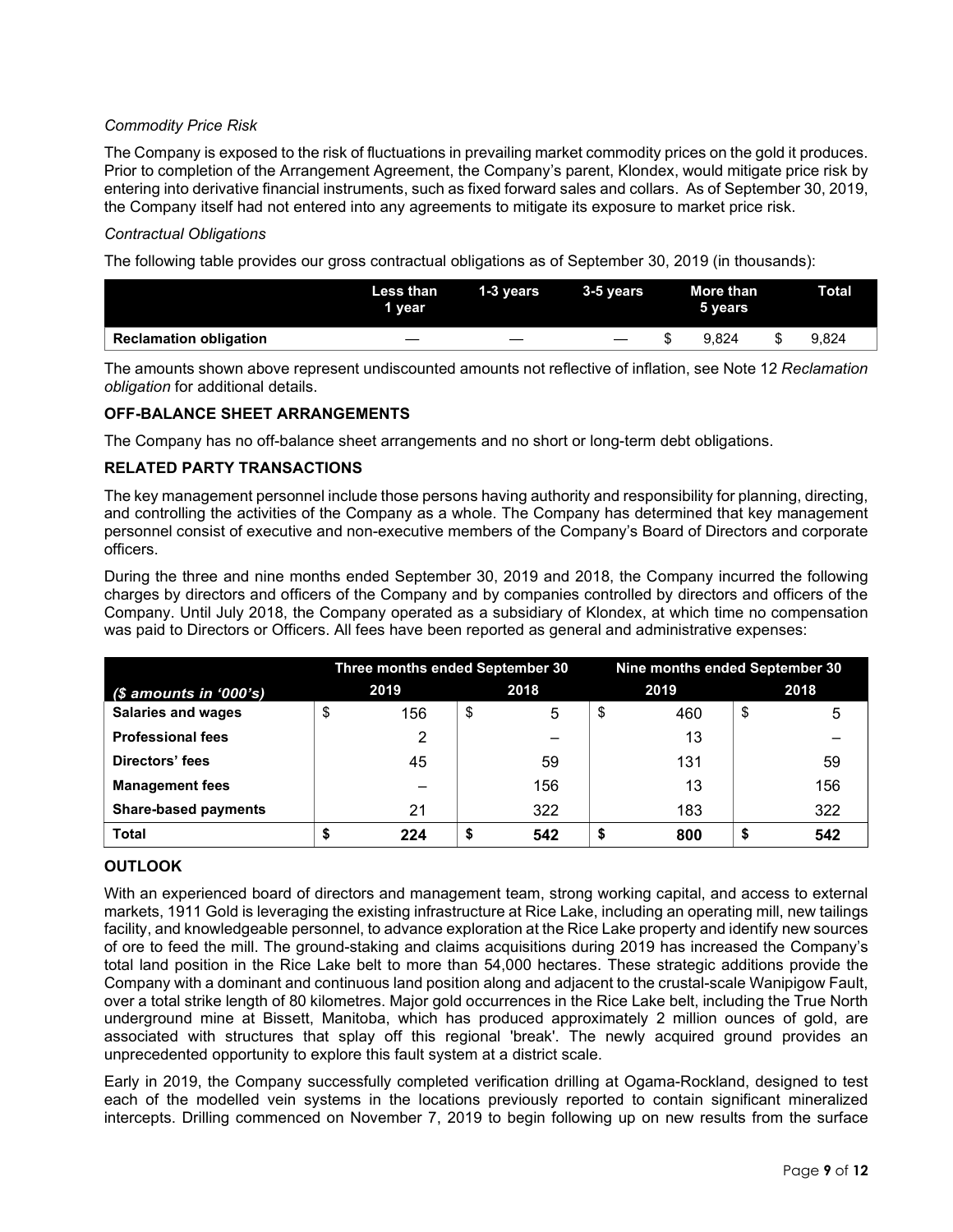exploration program conducted in Q2 and Q3 of 2019 as well as on other high priority project areas, and will continue into the first half of 2020. Going forward, the Company will continue to advance the four initial projects by utilizing modern, state-of-the-art datasets to identify compelling drill targets, while at the same time adding additional projects to the roster, particularly in 'greenfields' areas of the belt which have not previously been explored in a systematic manner.

During the 2019 tailings re-processing season, the Company completed several planned capital upgrades designed to increase tonnage rates and recoveries, including the installation of the two new gravity concentrators to improve recoveries and a booster pump to increase discharge to the new tailings impoundment. This work has resulted in an improvement in both tonnage rates and recoveries through the gravity circuit, allowing the Company to optimize the recovery of gold from the tailings facility. The recovery rates will continue to be monitored going forward. The Company is also focused on other cost reductions in order to generate positive cashflow during the operating season.

The Company will continue to evaluate other exploration and development assets with a view to building a robust and diversified mineral resource company. While at any given time discussions and activities may be in progress on various initiatives, the Company currently does not have any binding agreements or binding commitments to enter into any such transactions. There is no assurance that these corporate activities will ever progress to the stage where a potential transaction might be successfully completed.

#### **CRITICAL ACCOUNTING ESTIMATES**

The preparation of the Company's condensed consolidated interim financial statements requires management to make estimates and assumptions. These estimates and assumptions affect the reported amounts of assets and liabilities; the disclosure of contingent assets and liabilities; as well as, the reported expenses during the reporting period. Such estimates and assumptions affect the determination of the carrying value and the recoverability of exploration and evaluation assets and the inputs used in calculating the fair value of sharebased payment expense. Management re-evaluates its estimates and assumptions on an ongoing basis; however, due to the nature of estimates, actual amounts could differ from its estimates. The most critical accounting estimates upon which the Company depends are those requiring estimates of reserves and resources, future recoverability of assets, future costs for reclaiming areas of operations, and assumptions around future commodity prices.

#### **RECENTLY ADOPTED ACCOUNTING POLICIES**

The Company adopted all of the requirements of IFRS 16 *Leases* as of January 1, 2019. IFRS 16 replaces IAS 17 *Leases* ("IAS 17"). IFRS 16 provides a single lessee accounting model, requiring lessees to recognize assets and liabilities for all leases unless the lease term is 12 months or less or the underlying asset has a low value. The Company has adopted IFRS 16 using the modified retrospective application method, where the 2018 comparatives are not restated and a cumulative catch up adjustment is recorded on January 1, 2019 for any differences identified, including adjustments to opening retained earnings balance. The Company analyzed its contracts to identify whether they contain a lease arrangement for the application of IFRS 16. No such contracts were identified, and as a result, the adoption of IFRS 16 resulted in no impact to the opening retained earnings on January 1, 2019.

#### **DISCLOSURE CONTROLS AND PROCEDURES**

The Company's certifying officers are responsible for ensuring that processes are in place to provide them with sufficient knowledge to support the representations they are making in their certificates regarding the absence of misrepresentations and fair disclosure of financial information. Investors should be aware that inherent limitation on the ability of certifying officers of a venture issuer to design and implement on a cost-effective basis DC&P and ICFR as defined in National Instrument 52-109 may result in additional risks to the quality, reliability, transparency and timeliness of interim and annual filings and other reports provided under securities legislation.

#### **RISKS AND UNCERTAINTIES**

In conducting its business, 1911 Gold faces a number of risks and uncertainties, many of which are beyond its ability to control or predict. Because of these risks and uncertainties, actual results may differ materially from those expressed or implied by forward-looking statements, and investors are cautioned not to place undue reliance on such statements, which speak only as of the date hereof. Investors are urged to review the discussion of risk factors associated with the Company's business as set out in the Company's annual Management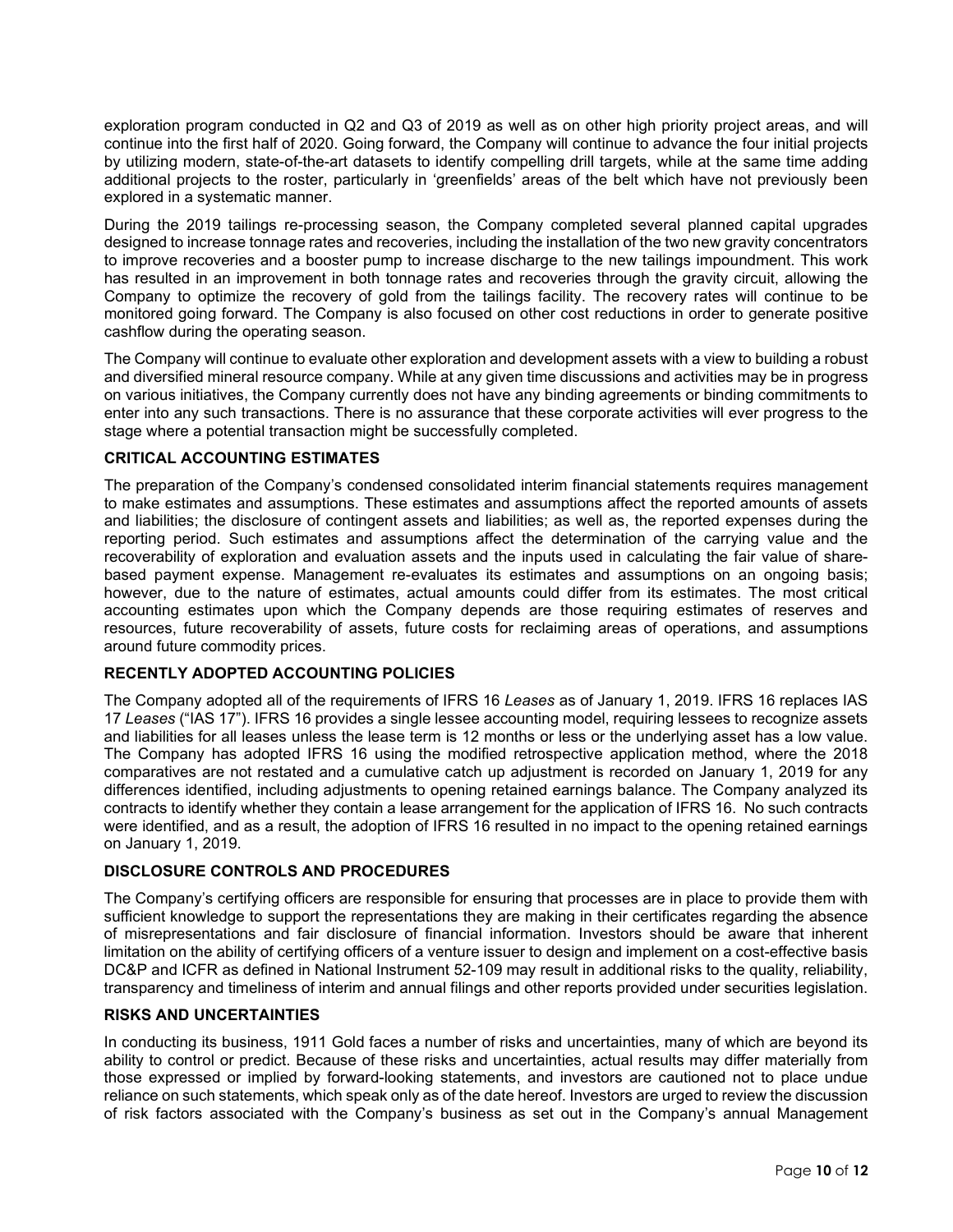Discussion and Analysis for the year ended December 31, 2018 as well as in the Company's audited consolidated financial statements (under the headings "Nature and Continuance of Operations" and "Significant Accounting Policies" and elsewhere within that document) for the year ended December 31, 2018, as filed on the SEDAR website at [www.sedar.com.](http://www.sedar.com/)

## **NON-IFRS FINANCIAL PERFORMANCE MEASURES**

The Company has included additional financial performance measures in this MD&A, such as production cash costs and all-in sustaining costs. The Company reports production cash costs and all-in sustaining costs on a per gold ounce sold basis. In the gold mining industry, this is a common performance measure but does not have any standardized meaning. The Company believes that, in addition to conventional measures prepared in accordance with IFRS, certain investors use this information to evaluate the Company's performance and ability to generate cash flow. Accordingly, it is intended to provide additional information and should not be considered in isolation or as a substitute for measures of performance prepared in accordance with IFRS.

"Total cash costs per ounce" is calculated from operation's cash costs and dividing the sum by the number of gold ounces sold. Operations cash costs include mining, milling, smelter and other direct costs.

"All-in sustaining cash costs per ounce" includes total cash costs per ounce (as defined above) and adds the sum of G&A, share-based compensation, sustaining capital expenditures and certain exploration and evaluation costs, all divided by the number of ounces sold. As this measure seeks to reflect the full cost of gold production from current operations, new project capital is not included in the calculation of all-in sustaining costs per ounce. Additionally, certain other cash expenditures, including income tax payments and financing costs, should they apply, are not included.

| <b>Nine Months Ended</b>                            | <b>September 30, 2019</b> | <b>September 30, 2018</b> |
|-----------------------------------------------------|---------------------------|---------------------------|
| (in thousands, except ounces and per ounce figures) |                           |                           |
| Total cash costs per ounce                          |                           |                           |
| Production costs <sup>(1)</sup>                     | 8,666<br>\$               | 18,871<br>\$              |
| Underground care and maintenance costs(1)           | (1, 204)                  |                           |
| Write down of production inventory (cash portion)   |                           | 2,068                     |
| Total cash costs                                    | 7,462                     | 20,939                    |
| Gold ounces sold                                    | 3,566                     | 7,234                     |
| Total cash cost per ounce <sup>(2)</sup>            | \$<br>2,093               | \$<br>2,895               |
|                                                     |                           |                           |
| All-in sustaining costs per ounce                   |                           |                           |
| Total cash costs                                    | \$<br>7,462               | \$<br>20,939              |
| General and administrative, net of depreciation     | 1,309                     | 869                       |
| Sustaining capital expenditures <sup>(3)</sup>      | 91                        | 262                       |
| All-in sustaining costs                             | 8,862                     | 22,070                    |
| All-in sustaining costs per ounce <sup>(2)</sup>    | \$<br>2,485               | \$<br>3,051               |

The following tables provide reconciliation of total production costs per ounce as disclosed in this MD&A to the consolidated financial statements for the nine months ended September 30, 2019 and 2018:

 $(1)$  Production costs for 2018 includes the care and maintenance cost of the underground mines as the mine was in full or partial operations until March 2, 2018 and the costs for the remaining period could not be determined.

 $(2)$  As a result of the shutdown for the first 116 days of 2019, the cash costs include a significant amount of cost unrelated to the cost of production.

Sustaining capital expenditures are defined those expenditures which do not increase annual gold ounce production and excludes certain expenditures at the Company's operations which are deemed expansionary in nature. Capital expenditures include unpaid capital expenditures incurred in the period.

#### **FORWARD LOOKING INFORMATION**

This MD&A provides management's analysis of 1911 Gold's historical financial and operating results and provides estimates of 1911 Gold's future financial and operating performance based on information currently available. Actual results will vary from estimates and the variances may be significant. Readers should be aware that historical results are not necessarily indicative of future performance.

Certain information set forth in this MD&A, including management's assessment of the Company's future plans